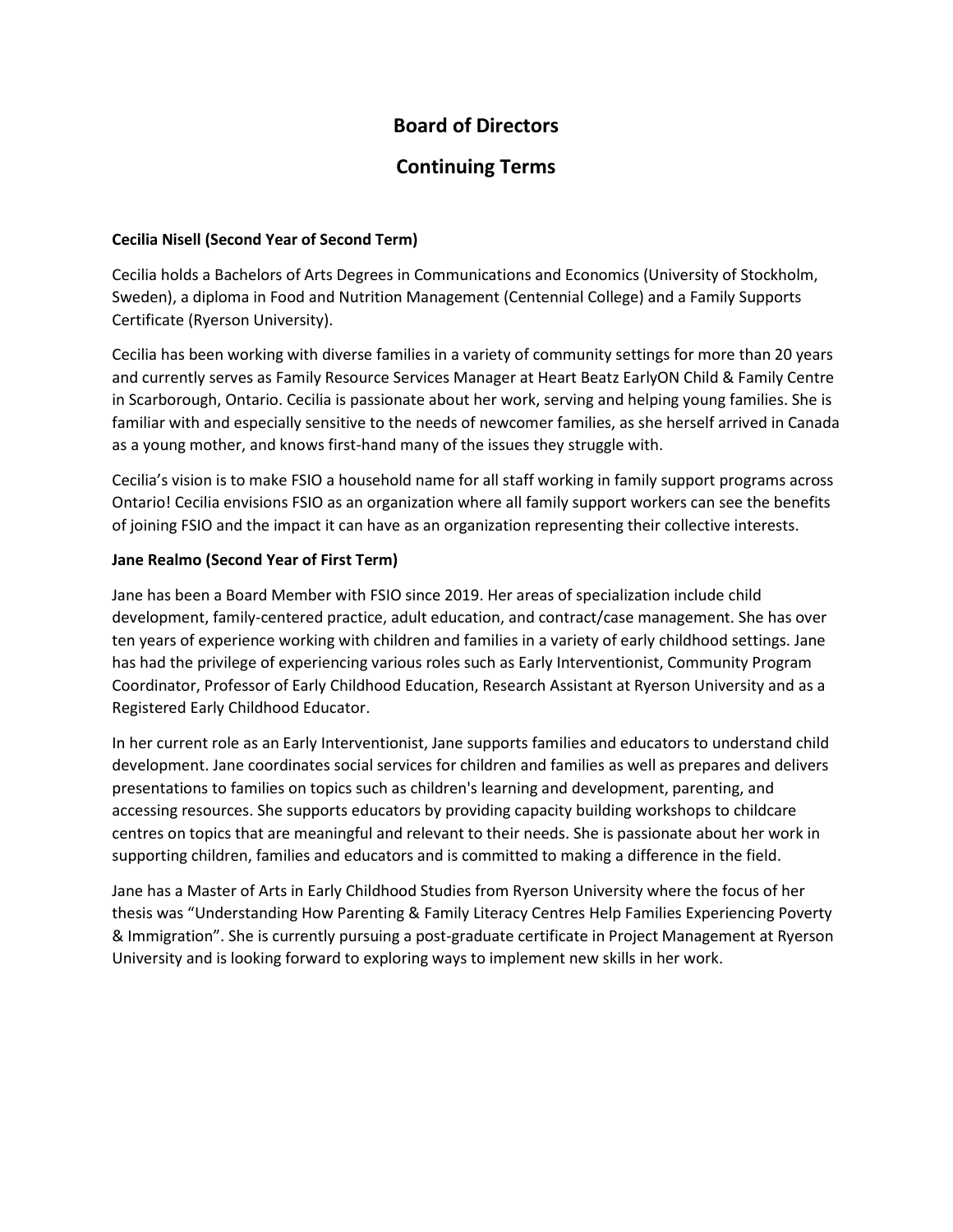### **Chanel Tsang (Second Year of Second Term)**

Chanel has worked with children and families in a variety of educational and family support environments after receiving her Hon. B.A. (University of Toronto), Montessori Elementary Teaching Diploma (Toronto Montessori Institute), and then the Family Supports and Community Engagement Award (Ryerson University). Following her years facilitating a Parenting and Family Literacy Centre with the Dufferin Peel Catholic District School Board (DPCDSB), Chanel continues to support families through her children's podcast and teaching child and family mindfulness and yoga, and currently works at the Centre for Child Development, Mental Health, and Policy at the University of Toronto Mississauga.

FSIO has been a leader in family supports for so many years and it is Chanel's hope that FSIO can continue working to connect family support practitioners across the province and beyond and lift up their voices as the field moves forward together in this new context. The impact of the pandemic will undoubtedly impact the wellbeing of children and families, as well as staff, and it will require our combined efforts to continue to support and meet families where they are, especially when that can mean something different day by day, hour by hour. To meet these needs, FSIO will need to continue to innovate in order to make this happen (e.g., ongoing online town halls addressing urgent and emerging issues and challenges in the family supports sector, giving staff space to connect and voice their ideas and share their experiences).

## **Carrie Youdell (Second Year of First Term)**

Carrie is a Registered Early Childhood Educator and graduate of Ryerson University, specializing in family support, adult learning, and health promotion. She currently works with Davenport-Perth Neighbourhood and Community Health Centre as the Manager of the Early Years, Adult Literacy, and Volunteer Services. Her work is rooted in the social determinants of health, principles of family support, infant mental health, and inclusive practice. She is currently enrolled in her Masters of ECE at the University of British Columbia. She has been a member of FSIO for the past five years and is moving into her second year as a board member.

### **Catherine Moher (Second year of Second Term)**

After receiving her B.A.in Early Childhood Education, Catherine accepted a position at the Gerrard Resource Centre at Ryerson University where she worked for 37 years. Catherine has had the privilege of working with hundreds of families and their children in a variety of programs including the GRC's EarlyON Child and Family Centre, Emergency Childcare program, Afterschool program, the Every Child Belongs program where it was always her mission to put the needs of children and families first. Catherine also held the position of Academic Coordinator for the Family Supports Certificate and Course Series with the G. Raymond Chang School of Continuing Education at Ryerson University, where she was able to support the learning and educational needs of numerous family support practitioners locally, nationally and internationally. Her work at the GRC also gave Catherine the opportunity to manage several research projects that supported the work of practitioners working with families and their children.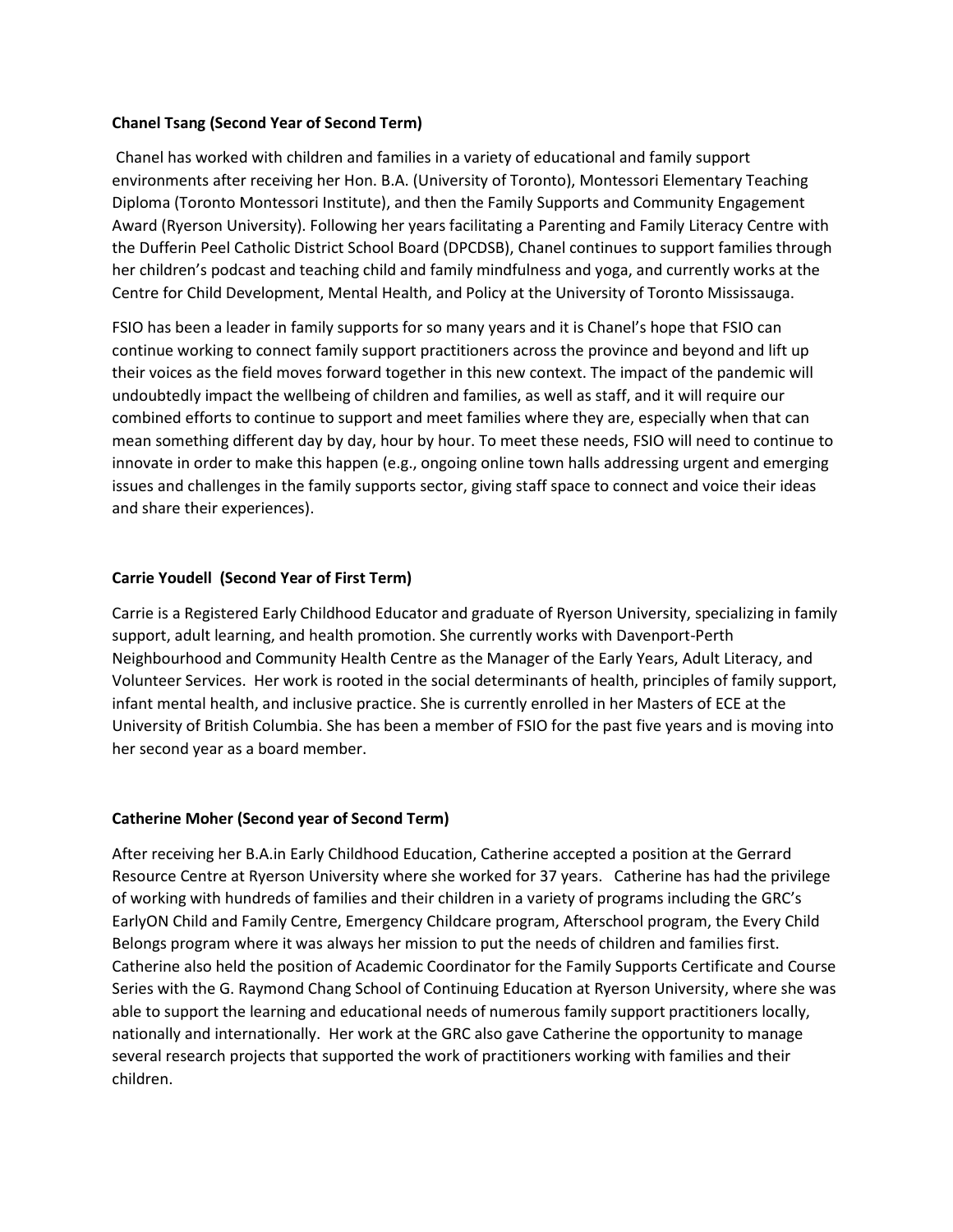Along with her work at the Gerrard Resource Centre, Catherine has participated on several boards and has continuously advocated for a strength-based approach to service delivery that enhances the wellbeing of families and their children. Catherine believes in the power of relationships that we build with our families and children as well as those we build between our partners and colleagues.

Catherine retired from GRC in 2019 and now spends her days caring for her two grandchildren. She has desperately missed the connections that she and her granddaughter, Sadie made at her local EarlyON program during the pandemic. However, it has brought to light the unique role that FSIO can play to strengthen and become the voice of practitioners as they continue their work with families and children in numerous communities across Ontario in very different ways. Catherine has been honoured to hold the position of Co-chair for the past two years.

# **Standing for Re-election – First Year of Second Term**

## **Barb Brown (Second Term)**

Barb has worked in the Family Support field for over 30 years. Her family support experience began in a parent-child cooperative program and continued with Connections Early Years Family Centre where she has held several positions including Drop-In Coordinator, Community Developer, Parent Education Facilitator, Program Manager and currently Executive Director. Barb's educational background includes a degree in Education and a diploma in Early Childhood Education.

Past experiences include being an Ontario Leader in the *Listening to Families: Reframing Services* research project conducted by the School of Early Childhood Education, Ryerson University in partnership with FRP Canada and Family Supports Institute Ontario (FSIO), a member of Council for the College of Early Childhood Educators and part-time instructor in Early Childhood Education at St. Clair College. Most recently, Barb was part of *the Flexible Model Child Care* research project with other partners, funded by Employment and Social Development Canada.

Barb has participated on the FSIO Executive as our Secretary for the past two years. Barb sees the FSIO as the support service for individuals and agencies working in family support in Ontario.

### **Valerie Kenny (Second Term)**

Valerie first came to experience the Family Support approach as a young parent in the throes of a postpartum depression after the birth of her first child in 1978. Such was the transformative experience that she had during her participation in the program over the following two years that a deep and lasting belief in and passion for the work began to take root.

She went on to work in the field in many different capacities including 15 years as a frontline practitioner at St Paul's Parent Child Centre in Toronto and subsequently at the Gerrard Resource Centre in a project focusing on combining family support with community development called The Healthy Child Development Project. Valerie has a B. A. and her Masters in Early Childhood Studies from Ryerson University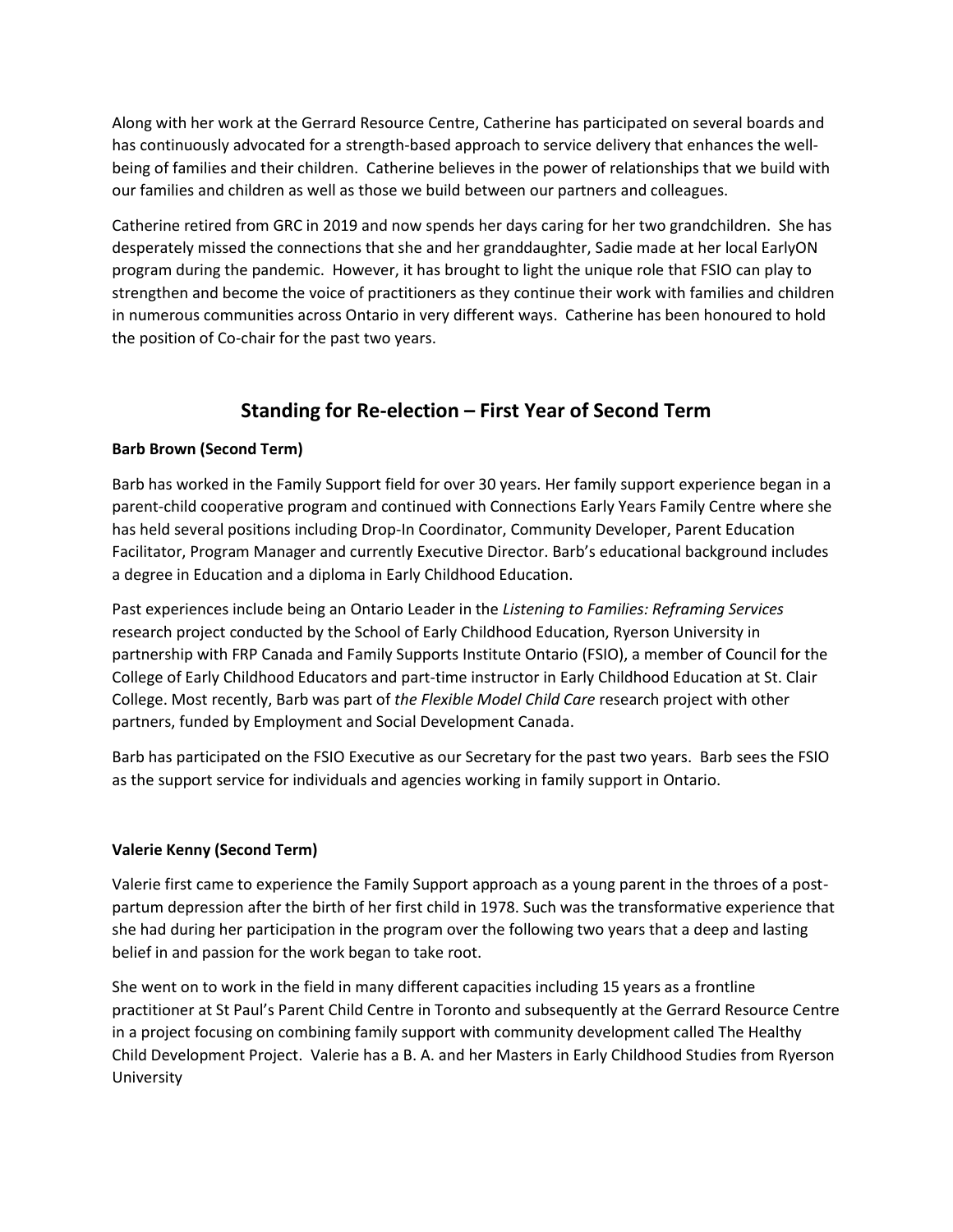The Early Years implementation of 1999 brought another opportunity to work in the field of family support with a focus on early literacy for Macaulay Child Development Centre offering group sessions promoting early literacy activities for parents and caregivers. Later at Macaulay, in 2005 Valerie took on the role of manager of the Family Home Visiting program (Healthy Babies, Healthy Children) supporting a team of women who brought family support into families' homes and also connected them to local community resources. In 2009, she undertook to oversee the implementation of 5 Parenting and Family Literacy Centre for Dufferin Peel Catholic District School Board and also assisted with the implementation of the Full Day Kindergarten Program for the same board. Since 2012 she has had the great pleasure of sharing her belief in family support with students as an instructor in the Theory and Practice of Family Supports for G. Raymond Chang School at Ryerson University.

Valerie became involved in the Metro Association of Family Resource Program in the 1990's serving as co-chair for one term. She has never stopped believing in the power of family support and when the association was considering closing due to a feeling of redundancy when the OEYC network was formed in 2000 she along with other board members convinced the board of the necessity of keeping the voice of family support strong in Ontario. Valerie wholeheartedly believes in the power of family support to enhance the lives of families and would like to see the training and practice extend well beyond EarlyON programs to every sector working with children and families. She is currently Co-chair of the Family Supports Institute Ontario.

### **M. Terry Kelly (Second Term)**

Terry Kelly is a Registered Early Childhood Educator, and a Registered Yoga Therapist. Terry is also mother/daughter/sister/aunt. She currently teaches in the School of Early Childhood Education at Seneca College in Toronto and York Region, and also works/consults in supporting ECEs and family support practitioners in rethinking our work through social justice and land-based lenses.

Terry is also part of the Pedagogists Network of Ontario. She is a registered yoga teacher, specializing in child, family and older adult yoga. Her volunteer work includes many years as a member of FSIO, sitting on committees and planning events, providing family yoga for The 519 EarlyON program, supporting the Afro Women and Youth Foundation, participating in knowledge exchanges with the early learning and care communities in China, Jamaica, Japan, Rwanda, St. Lucia, and Uganda. She is currently involved in projects to promote support for Missing, Murdered Indigenous Women and Girls awareness, and volunteers locally in environmental clean-up and advocacy.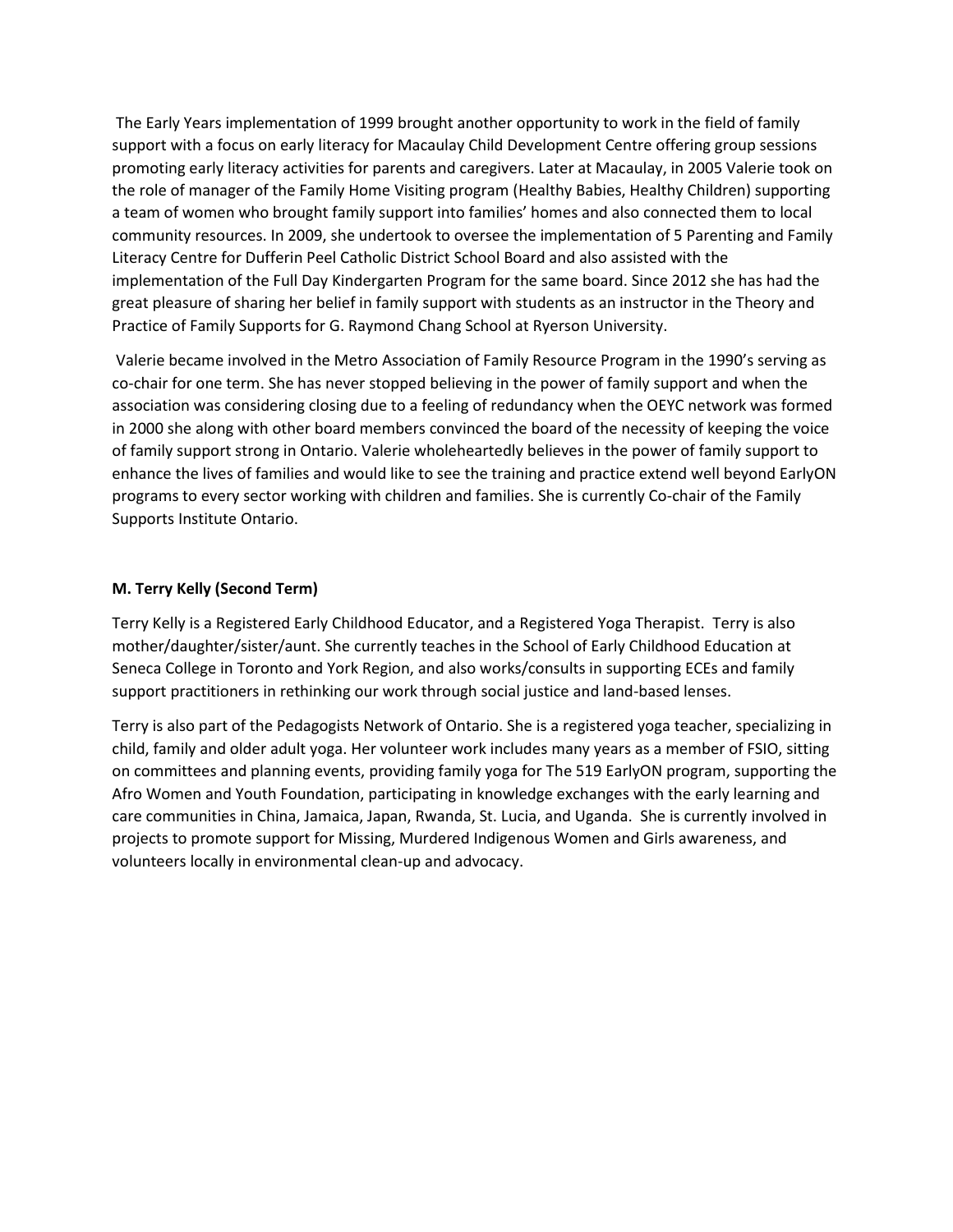# **Standing for Election – First Year of Two-Year Term**

#### **Marnie Bernstein**

Marnie first became involved with the Family Resource Programs and the field of Family Support as a parent participating in programs with her children. Over 24 years ago, Marnie walked through the door at College-Montrose Children's Place with her youngest child who was two weeks old, as her daughter was experiencing her first day of kindergarten across the hall. Marnie spent every day in the program until her son started kindergarten four years later, and continued in the program and as a Board member for five years after that.

In total, Marnie served on the Board of Directors for College-Montrose Children's Place for 9 years, and during that time, she was chair of the Program Committee, ran regular Participants' Meetings, and served on a number of committees where she gained invaluable experience developing policies, reviewing by-laws, supporting volunteers, organizing Public Awareness campaigns, Fundraising Events, and speaking to the press. She was also a member of the BOD during the transition to OEYC for Trinity-Spadina and was part of developing that bid, and in the process sat at numerous Community Riding Tables. Marnie continued to develop her knowledge and education even after securing paid work at the Scarborough Centre OEYC for Family Day Care Services, and obtained a Family Supports Certificate at Ryerson University.

Through these experiences Marnie has learned a great deal about Family Supports, and how to work with partners to build connections and strengthen communities. Presently, she is working in partnership with 4 separate agencies on an initiative to open a Food Bank in the neighbourhood of the Gooch Family Resource Program. Marnie understands first hand that Partnerships and Community building comprise the core of the work that we do in the field of Family Support.

Marnie is a passionate advocate for family support programs. Marnie learned the value of following and applying the Guiding Principles of Family Support, which informs her practice in both her volunteer and professional work. She believes in them, and understands on a very personal level, the impact that they have on the lives of parents, caregivers, and families of all types and circumstances. She believes in them because they speak to her at the level that is most foundational and integral to her both professionally and personally as a parent. The place from which she has always approached her work is as a parent, and she will always be an advocate for supporting and empowering parents and caregivers of young children, the most difficult and simultaneously important job in the world.

### **Adebola Adefioye**

Adebola was born in Nigeria and had her primary education at Subuola Memorial Nursery and Primary School, Ibadan. She did her secondary school education at Federal Government College, Ogbomosho, Nigeria, from 1994-1999. Adebola gained admission into Ekiti State University, Nigeria, to study Banking and Finance in 2002. Due to her family's financial difficulties, her parents could not meet up with the tuition and other financial responsibilities needed at the university, so she eventually dropped out of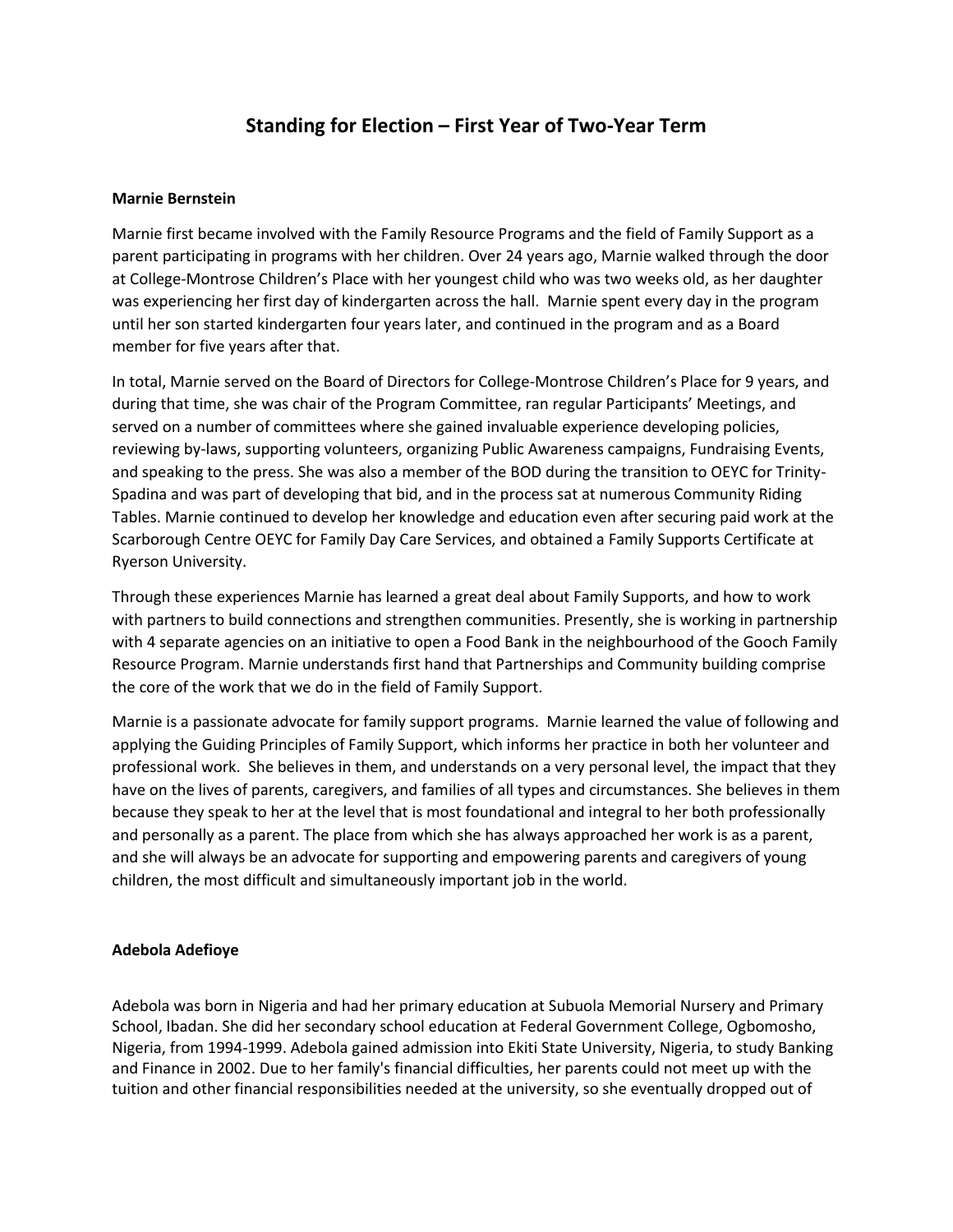university in her second year. She decided to forge ahead by acquiring some entrepreneurial skills and started a small millinery and beaded jewelry business while volunteering a few hours weekly with The Real Woman Foundation and Foundation for Skills Development, Lagos, Nigeria. In these organizations, she assisted in planning and facilitating HIV/AIDS awareness programs, Gender-Equality programs and Vocational Skills programs for women and girls. While Adebola's financial challenges remained, she derived tremendous joy in supporting people in her community. After a year of volunteering, The Real Woman Foundation offered Adebola a paid position as the 'For Girls Only' program coordinator. She worked in this position for four years, facilitating empowerment programs for young girls across Lagos State, Nigeria.

Adebola moved to Canada with her husband and two young children in 2016. She had another child shortly after arriving in Canada. As a newcomer, her family experienced racial discrimination, which led to the decision to start the Afro Women and Youth Foundation. Adebola is very passionate about advocating and creating inclusive spaces for children and families. While doing her ECE program at Seneca College, she worked part-time at Seneca Lab School. Upon graduating from the ECE program with Honours in 2018, she got another job as an Educational Assistant with the City of Toronto Early Learning and Child Care.

She recently completed the Women's Leadership in Conflict Transformation, Peace Building and Community Development course at Coady Institute, St Xavier University. She is also a Certified Leadership Speaker, Coach and Trainer with the John Maxwell Team. Adebola is now in her 7th semester of the Bachelor of Child Development program at Seneca College.

At Seneca, Adebola has been an enormous asset to her peers at the college as a tutor, mentor, and advocate for Black representation and retention in Seneca's ECE program. She naturally seeks to add value, and with this spirit, she will be a great addition to FSIO. She dreams of seeing many child and family programs in Ontario become inclusive and safe for all families, and creating leadership opportunities for minority educators to enrich program planning and delivery.

### **Kim Couch**

Kim is the Executive Director at Communities Together for Children, EarlyON Child and Family Centre in Thunder Bay. Kim began working for this organization over 16 years ago in the evening drop-in programs. Over the years she has had the opportunity to work alongside many children, families and colleagues and feels that she has been on an amazing journey of learning. She has had the opportunity to work directly in programs with families and later as the coordinator for the EarlyON programs prior to becoming the Executive Director. It's been very enlightening to be a part of various committees in her community and she values the relationships and work she has done with others to make a difference in the lives of children and families.

Kim is excited to become a member of Family Support Institute Ontario's Board of Directors as she recognizes that we can do so much more for so many when we work together. Kim thinks this will be a great opportunity to advocate for the work that we do to support families in our community. The Vision, Mission and Values of Family Support Institute Ontario resonate with Kim. Connecting with colleagues, collaborating, supporting families and making a difference by being involved in the development of new policies, procedures and practices intrigues Kim.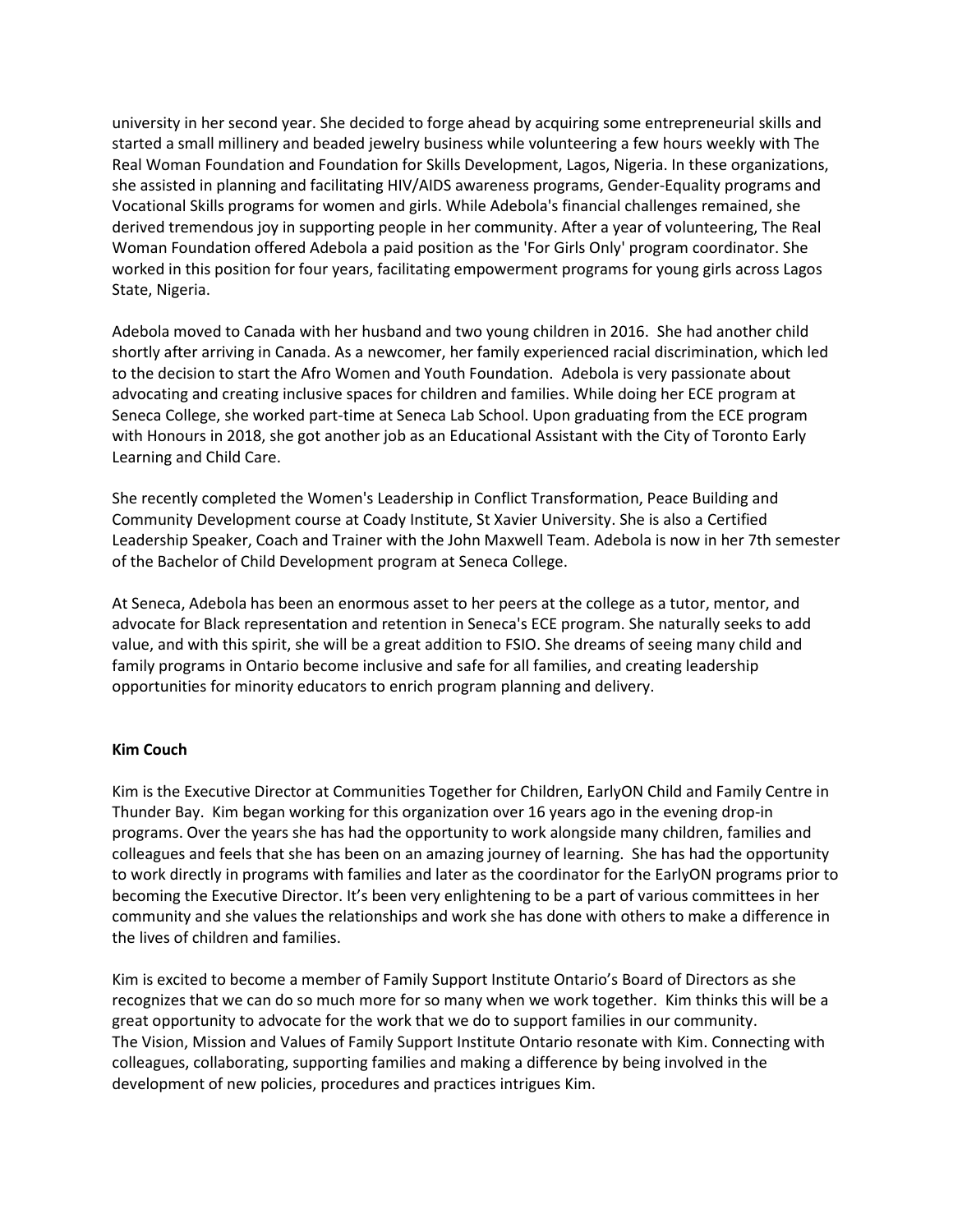#### **Margaret Hajdinjak**

For the past 30 years, Margaret has worked in the field of Early Childhood Education starting as an ECE at Confederation College and proceeding to Coordinator of Family Resource Programs, now called EarlyON Child and Family Centres. She taught at the college level in the Early Childhood Programs teaching both virtually and in class. Margaret worked at the college for 25 years and enjoyed every minute of it, but she wanted to do more so when she retired so she went to work full-time for another program. Margaret has worked for Our Kids Count (OKC) which is a PHAC program, CPNP and CAPC program since 2001, starting part-time while she was still working at the college. Upon retirement from the college she went to work full-time at OKC as the Program Manager where she supports 4 sites and 10 plus staff. Margaret has been an advocate for families of young children during this time, providing supports that they have identified as needing and has worked in partnership with many other community agencies to provide these supports.

Margaret is also a Roots of Empathy Instructor, Mentor and Trainer in Thunder Bay. She has delivered the program for over 15 years and has had opportunities to travel to Ireland and New Castle for 3 years to train international instructors and mentor them from afar. She believes in the value of this program and the empathy the program instills in the young children that receive the program. Her great niece and nephew and grandson have been Roots of Empathy babies.

Margaret also volunteers at the local hospital as the Patient Family Advisor. In this role, she helps support decisions and directives that involve Mental Health policy at the hospital. She has been a regular volunteer for over 10 years. Margaret's interest in this work was to help change the stigma around mental health and suicide after losing her eldest son to suicide at the age of 26 when he took his life to end his pain. Margaret created a local walk called *Out of the Darkness* for suicide awareness and spearheaded this walk for 9 years. She also volunteers at the local CMHA with a team of her son's friends racing in the Dragon Boat race. The One in a Million dragon boat team raised over \$40,000.00 in her son's memory to support local programs in Thunder Bay.

Margaret's interests have always been about supporting families and children in her community and seeing the strengths that families have and helping them become aware of them, providing mentoring and support in their parenting role and mentoring students from college and universities so that they really understand families.

Margaret is a grandmother of 4-year-old Jax who gives her hope and joy each day. Margaret has one surviving son, Adam whom she is immensely proud and a large extended family with many nieces and nephews.

#### **Lisa Steadwell**

Lisa is a graduate of Early Childhood Education and the Research Teacher program and has been working in the field 15+ years with indigenous children, youth and families. Currently, Lisa is the Coodinator for the EarlyON Child and Family Centre as well as an advocate in the SPOCK program. Lisa has always had a passion for helping marginalized families and supporting them to meet their needs.